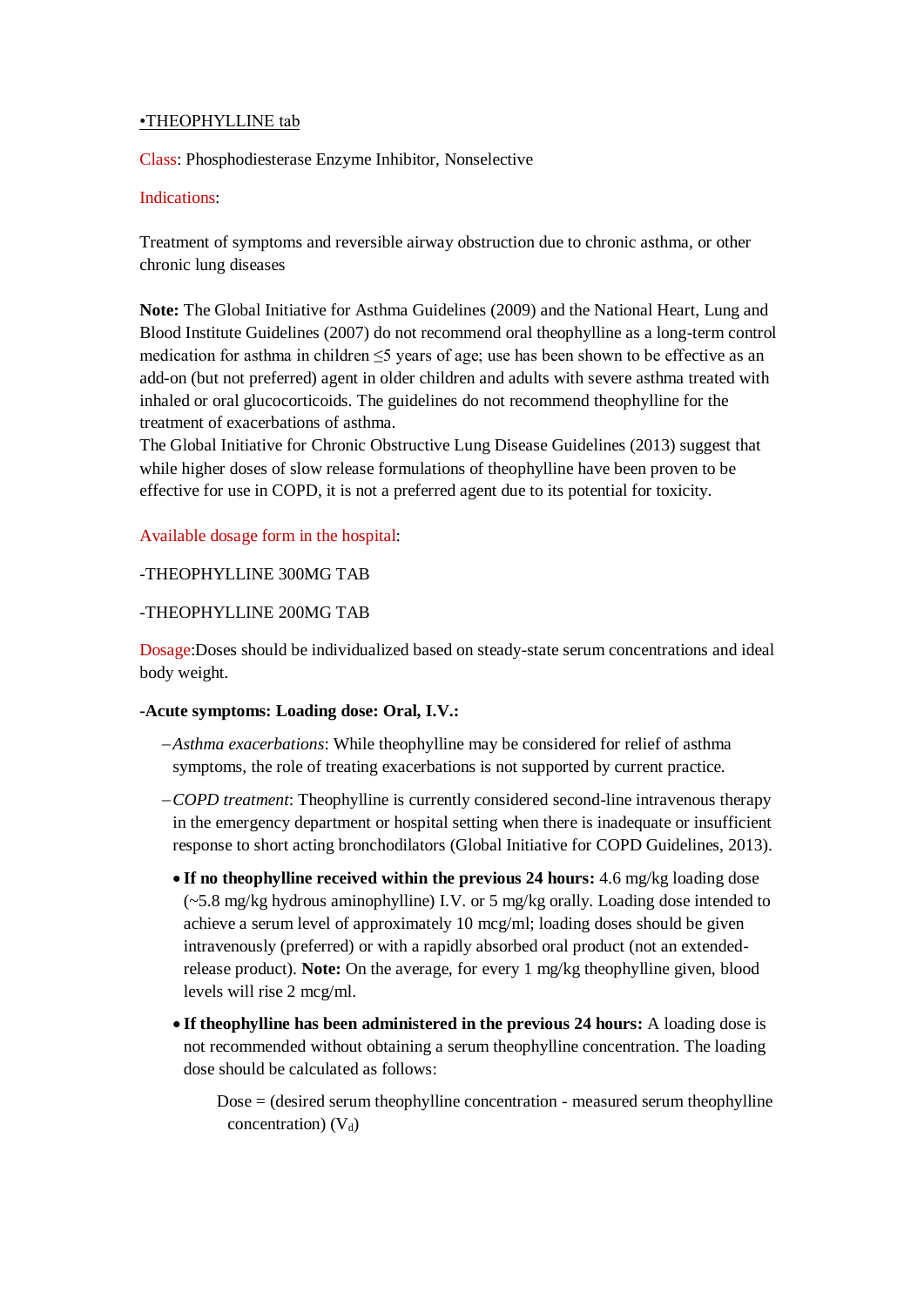**-Acute symptoms: Maintenance dose:** I.V**.: Note**: To achieve a target concentration of 10 mcg/ml unless otherwise noted. Lower initial doses may be required in patients with reduced theophylline clearance. Dosage should be adjusted according to serum level measurements during the first 12- to 24-hour period.

- Adults 16-60 years (otherwise healthy, nonsmokers): 0.4 mg/kg/hour; maximum: 900 mg/day unless serum levels indicate need for larger dose.
- Adults >60 years: 0.3 mg/kg/hour; maximum: 400 mg/day unless serum levels indicate need for larger dose.

**-Treatment of chronic conditions:** With newer guidelines suggesting lower therapeutic theophylline ranges, it is unlikely that doses larger than >10 mg/kg/day will be required in children  $\geq$ 1 year of age.

- Oral solution: Initial dose: 300 mg/day administered in divided doses every 6-8 hours; Maintenance: 400-600 mg/day (maximum: 600 mg/day) .
- Oral extended release formulations: Initial dose: 300-400 mg once daily; Maintenance: 400-600 mg once daily (maximum: 600 mg/day).

#### **-Dosage adjustment after serum theophylline measurement:**

Asthma: Within normal limits: Adults: 5-15 mcg/ml: Maintain dosage if tolerated. Recheck serum theophylline concentration at 24-hour intervals (for acute I.V. dosing) or at 6- to 12 month intervals (for oral dosing). Finer adjustments in dosage may be needed for some patients. If levels ≥15 mcg/ml, consider 10% dose reduction to improve safety margin.

**Note**: Recheck serum theophylline levels after 3 days when using oral dosing, or after 12 hours (children) or 24 hours (adults) when dosing intravenously. Patients maintained with oral therapy may be reassessed at 6- to 12-month intervals.

#### **Geriatric**

-Acute symptoms: Adults >60 years:

- Loading dose: Oral, I.V.: Refer to adult dosing.
- Maintenance dose: I.V.: 0.3 mg/kg/hour; maximum 400 mg/day unless serum levels indicate need for larger dose

-Chronic conditions: Oral: Adults >60 years: Do not exceed a dose of 400 mg/day

-Cardiac decompensation, cor pulmonale, hepatic dysfunction, sepsis with multiorgan failure, shock: Refer to adult dosing.

# **Renal Impairment**

Oral: I.V.: No dosage adjustment necessary.